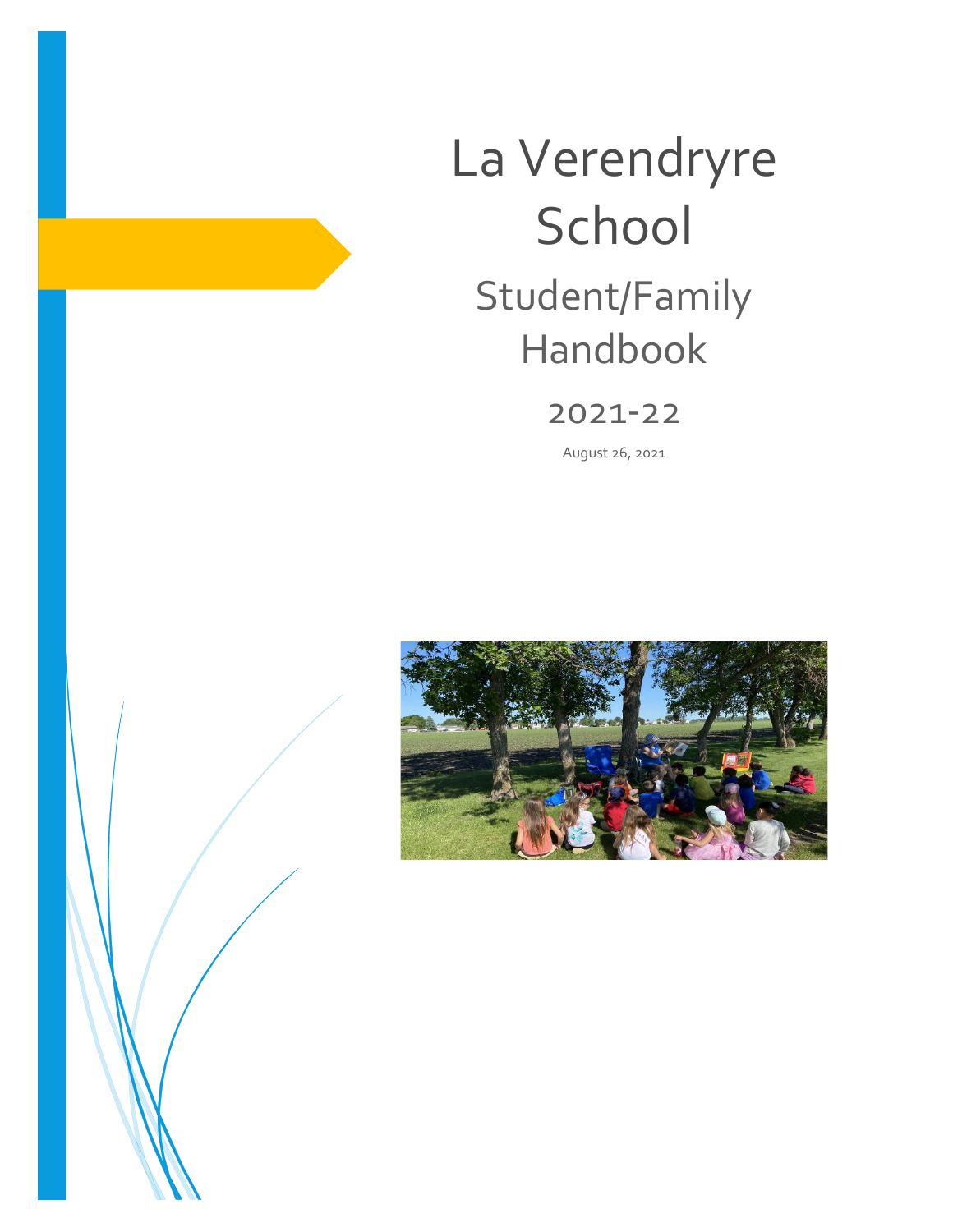# Contents

| RULES ON BIKES, SKATEBOARDS, ROLLERBLADES, SCOOTERS, RIP STICKS, |  |
|------------------------------------------------------------------|--|
|                                                                  |  |
|                                                                  |  |
|                                                                  |  |
|                                                                  |  |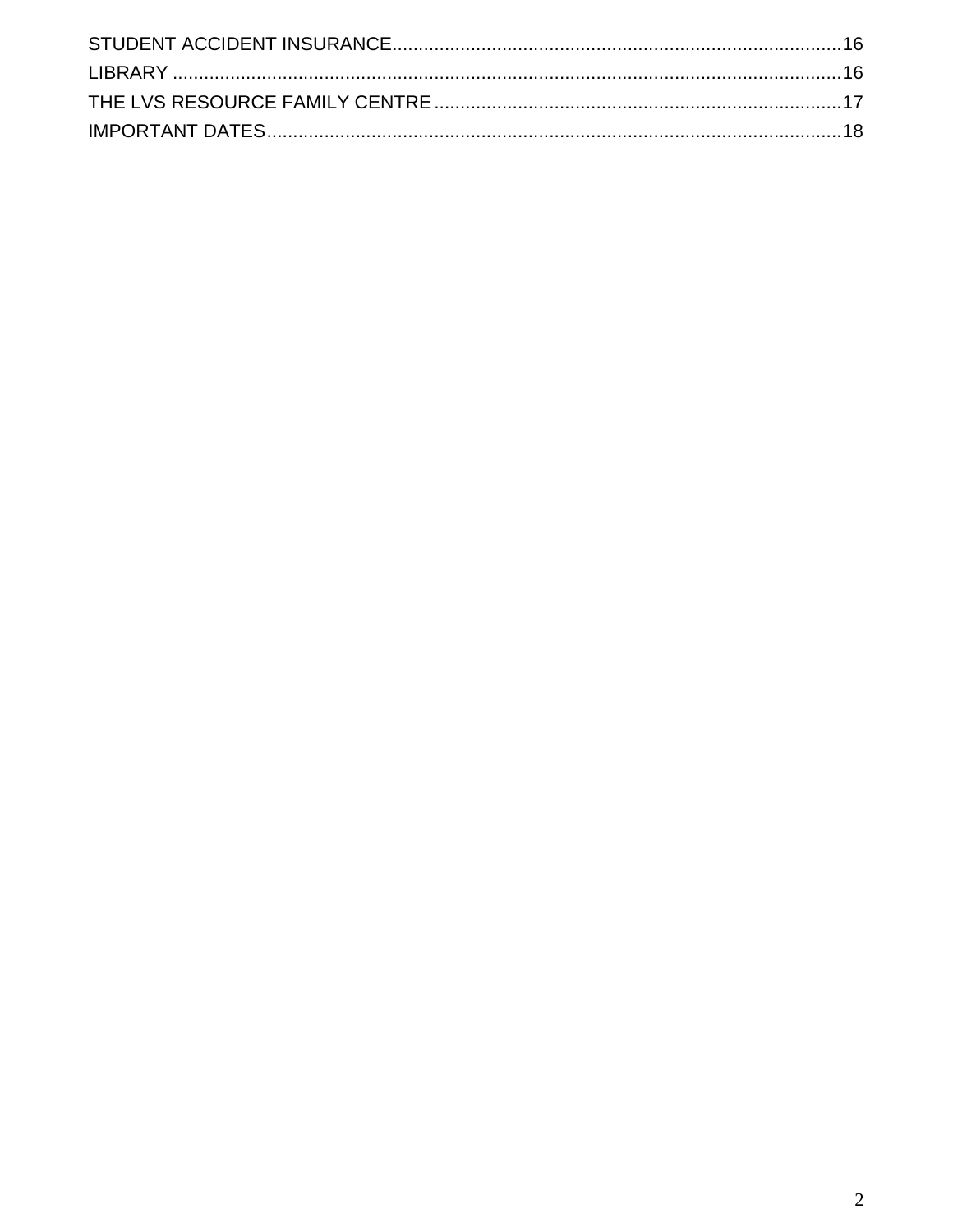# **LVS STUDENT/PARENT HANDBOOK 2021-22**

# **MISSION STATEMENT**

#### <span id="page-3-1"></span><span id="page-3-0"></span>**La Verendrye School strives to provide a safe, healthy and caring environment for all. A place where all students can learn at a high level, enjoy learning and be challenged to develop positive attitudes, skills and knowledge for success.**

#### **Please follow us on Facebook and Twitter!**

Welcome to La Verendrye School!! We are happy to have you as part of our school community this year. This handbook is for you to get information about us and our day to day operations. Some of our procedures may change due to pandemic directions from the province and school division so please consider this a fluid document. *For specific information regarding updates to our Pandemic Response Plan if needed, please refer to our school division website to view the document*. La Verendrye School is a proud and diverse school community that is well known around Portage la Prairie for being a school that is academically successfully, accommodating, progressive, respectful and caring. La Verendrye School is a K-8 school with a population of approximately 365 students with a professional staff and a support staff totaling more than 50 caring adults. LVS offers a full slate of academic courses including language arts, mathematics, social studies, science, French, Indigenous Culture (grade 8), music/band/guitar/choir, health, textiles, metal works, and physical education. Availability of some of these courses depends on the grade of your child. LVS has a national award winning physical education program that offers many programs and opportunities for our students. LVS offers an intramural sports program for grades 2 to 8 during noon hours and in grades 5- 8, we participate in school division crosscountry running and track and field. In grades 7 & 8 we participate in organized school division leagues in volleyball, soccer, curling, basketball, and badminton. Many other opportunities for extracurricular enrichment are available throughout the year. Our school nickname is the Voyageurs, our school colours are red and blue. In grades 5-8 we also offer many clubs and groups such as peer connectors, positive patrols, dance committee, safety patrols, chess club etc. We have a sensory gym, a current library and beautiful outdoor courtyard/classrooms where we also grow our own fruit and vegetables. At the north end of our field we have outdoor volleyball nets, baseball diamonds and soccer posts. We have a large and accessible gymnasium complete with a stage and attached multi-purpose room.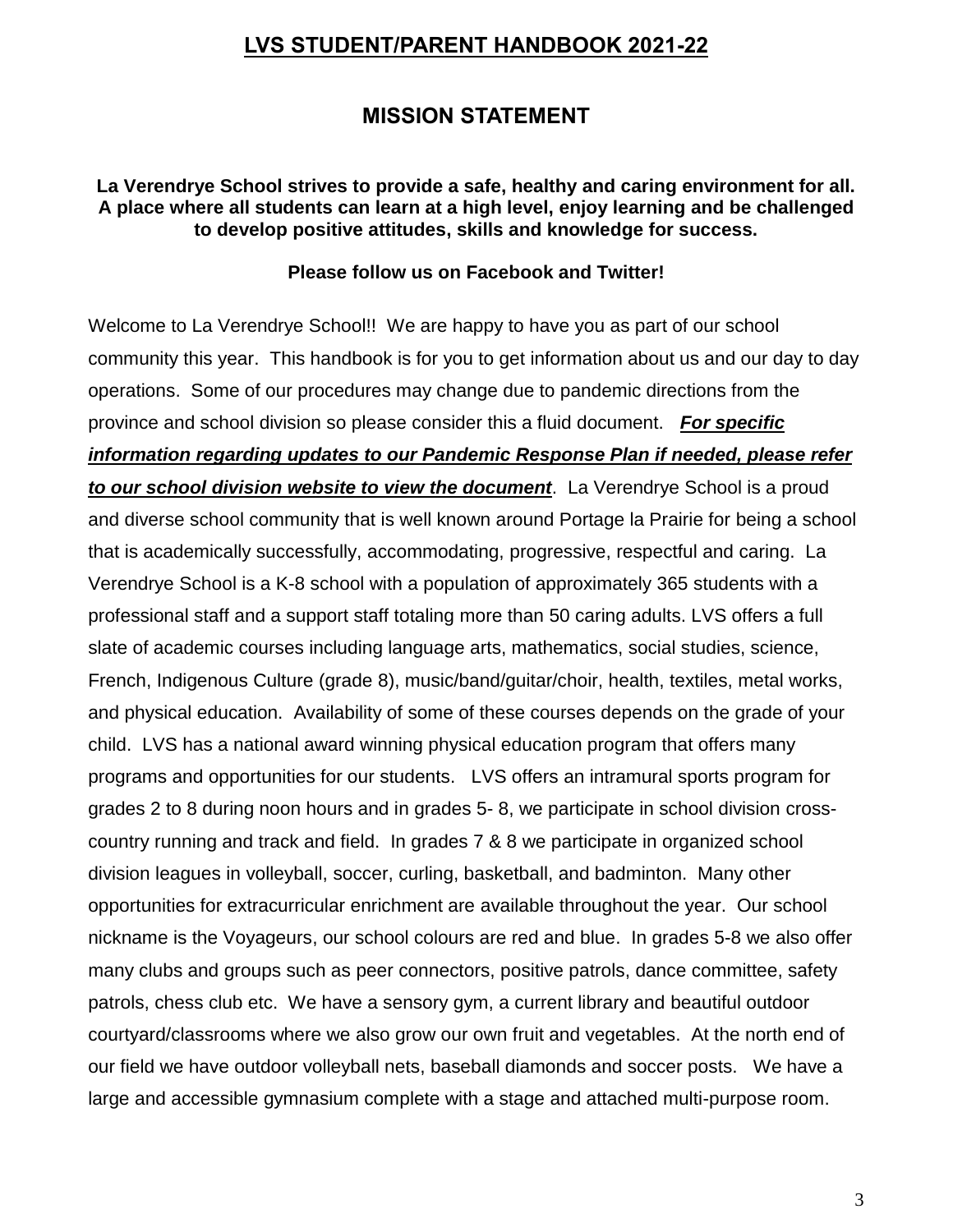We are a school that celebrates diversity and culture! We have year round multi-grade activities and events that promote and celebrate citizenship, sustainability and respect.

# **LA VERENDRYE STAFF**

<span id="page-4-0"></span>

| Principal             | Mrs. Michelle Laidlaw              |
|-----------------------|------------------------------------|
| <b>Vice Principal</b> | Mr. Mark Sokolowski                |
| Secretary             | Mrs. Charlene Leslie               |
| Clerical              | Ms. Kora-Lee Thorsteinson          |
| Guidance Team         | Ms. Sheryl Ross/Ms. Kirstin Blight |

| Resource Team                       |                  | Mrs. Faye Maly, Mr. Jordy Taylor, Ms. Nicole Menzies |
|-------------------------------------|------------------|------------------------------------------------------|
| Learning Coaches/Resource           | Jennifer Adamson |                                                      |
| Reading Recovery Mrs. Krista Austin |                  |                                                      |

| Kindergarten | Ms. Cassie White/Mrs. Keri-Lynn Bacon*returning in March 2022         |
|--------------|-----------------------------------------------------------------------|
| Grade 1A/W   | Mrs. Krista Austin/Ms. Jessica Wilson                                 |
| Grade 1 B    | Ms. Alicia Bueckert                                                   |
| Grade 2A     | Mrs. Alyssa Argue                                                     |
| Grade 2M     | Ms. Kelsey McLennan/Mrs. Stephanie Leitchman *returning in March 2022 |
| Grade 3D     | Mr. Shane Dewis                                                       |
| Grade 3M     | Ms. Jessica Zebrun/Ms. Shari Sauso* returning in January 2022         |
| Grade 4M     | Ms. Cheryl Murkin                                                     |
| Grade 4T     | Ms. Brittany Toews                                                    |
| Grade 5A     | Mr. Stewart Akerley                                                   |
| Grade 5D     | Ms. Alison Duchnycz                                                   |
| Grade 6E     | Mr. Tyler Emoff                                                       |
| Grade 6W     | Ms. Trisha Wilson                                                     |
| Grade 7G     | Mr. Dillon Grant                                                      |
| Grade 7L     | Ms. Kyra Ludman                                                       |
| Grade 7T     | Ms. Pearl Tymchuk                                                     |
| Grade 8K     | Mr. Shelby Kopytko                                                    |
| Grade 8S/m   | Mrs. Judy Saunders-McKay                                              |
| Grade 8S     | Ms. Amanda Sutherland                                                 |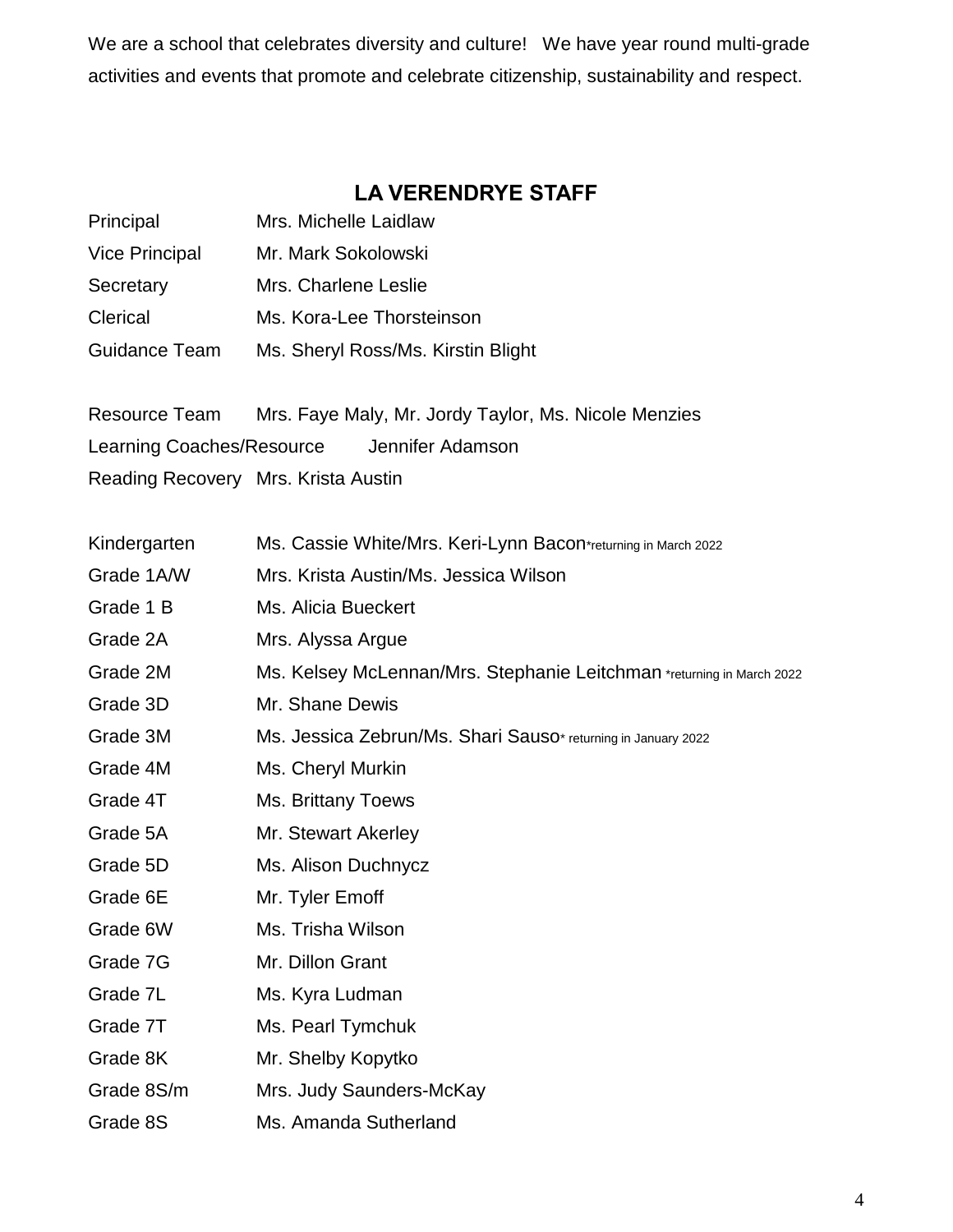| Grade 1-5 Music                                               | Ms. Jessica Wilson                                                                         |  |
|---------------------------------------------------------------|--------------------------------------------------------------------------------------------|--|
| Grade 6 Guitar                                                | Mr. Teph Clink                                                                             |  |
| Grade 7/8 band                                                | Mr. Teph Clink                                                                             |  |
|                                                               |                                                                                            |  |
| 1-8 Phys Ed                                                   | Mr. Mitchell Nelissen                                                                      |  |
|                                                               | Mrs. Stephanie Brown                                                                       |  |
| 7-8 Metal works                                               | Mr. Ben McGowan                                                                            |  |
| 7-8 Textiles                                                  | Mrs. Rhonda Hannah                                                                         |  |
|                                                               | Speech Pathologist Ms. Lauren Becker                                                       |  |
| Psychologist                                                  | Ms. Kelsey Aberdeen                                                                        |  |
|                                                               | <b>Outreach Facilitator Mrs. Jane McArthur</b>                                             |  |
|                                                               | Occupational Therapist Ms. Dayna Yurkiw                                                    |  |
|                                                               | Educational Assistants – Mrs. Brittany Boschman, Mrs. Ila Boychuk, Mrs. Geraldine Hiebert, |  |
|                                                               | Mrs. Donna Maly, Ms. Kenadee Lamirande, Mrs. Linda Meier, Ms. Emily Roberts, Mrs.          |  |
| Jennifer Roy, Mrs. Kora-Lee Thorsteinson, Mrs. Rita Zacharias |                                                                                            |  |
|                                                               |                                                                                            |  |

Librarian: Mrs. Ila Boychuk Information Technology Technician: Mr. Katon Frank Custodians Mr. Isaiah Pangman, Mr. Keith Carrothers, Mr. Jonathon Hay, Mr. Shayne **Thistle** 

## **VISION**

<span id="page-5-0"></span>The vision of La Verendrye School reflects our mission statement. The top four priorities of our school plan are:

- 1. Literacy Skills: with a focus on improving student reading and writing skills in all curriculum areas.
- 2. Numeracy Skills: with a focus on improving students' mental math skills problem solving and reasoning skills.
- 3. All students will have greater awareness of equity, diversity and sustainable living to be respectful and contributing members of our community.
- 4. All students will learn more about our Indigenous culture.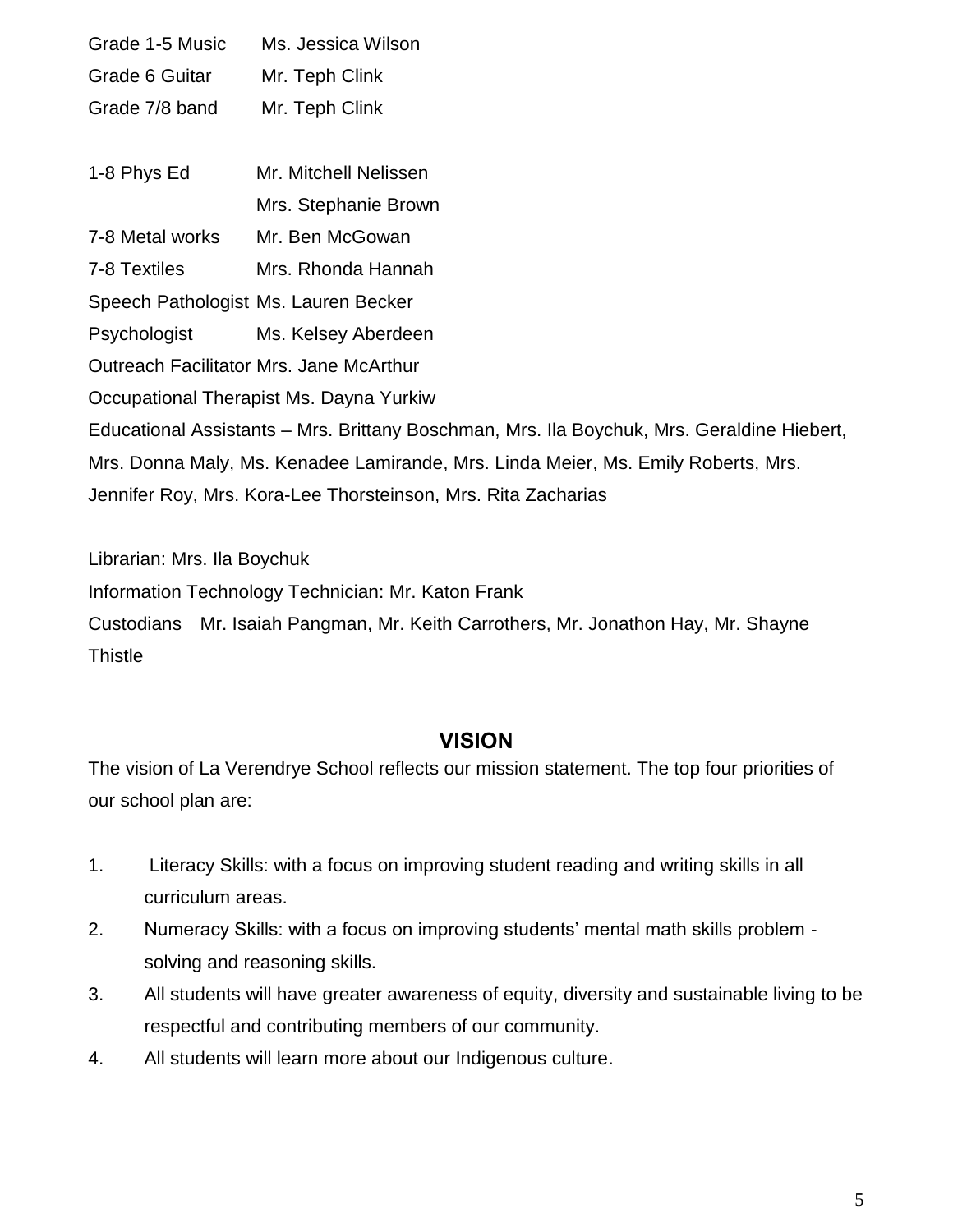# **ATTENDANCE POLICY**

<span id="page-6-0"></span>It is crucial that your child (ren) attends school for them to learn, grow and enjoy many successes.

It is the responsibility of the parent, guardian, or responsible adult to ensure that each child attends school regularly and punctually in accordance with the provisions of The Public Schools Act and the Policies and Regulations of the Division. Chronic absenteeism affects performance and could result in a child losing significant amounts of learning that cumulates quickly over time. All student absenteeism must be covered by an explanation from the parent, guardian, or responsible adult by phone (857-3478), fax (239-5927), sending the school an email or writing a note to the school. Failure by the parent or guardian to contact the school promptly to explain absenteeism will result in the absence recorded as truancy. Please inform the school of any changes in address or phone number immediately.

#### **An excused absence is still considered towards accumulated days absent.**

Truancy is any school absence without the permission of the parent, guardian or responsible adult. Truancy is a serious breach of the Public Schools Act and results in the following action:

Violation of Attendance Policy may include

- parent/guardian contacted & truancy file opened with our Outreach Facilitator.
- parent/guardian meeting
- referral to guidance counselor
- suspension from extra-curricular activities
- students placed on monitoring
- referral to Outreach Facilitator from the school team for support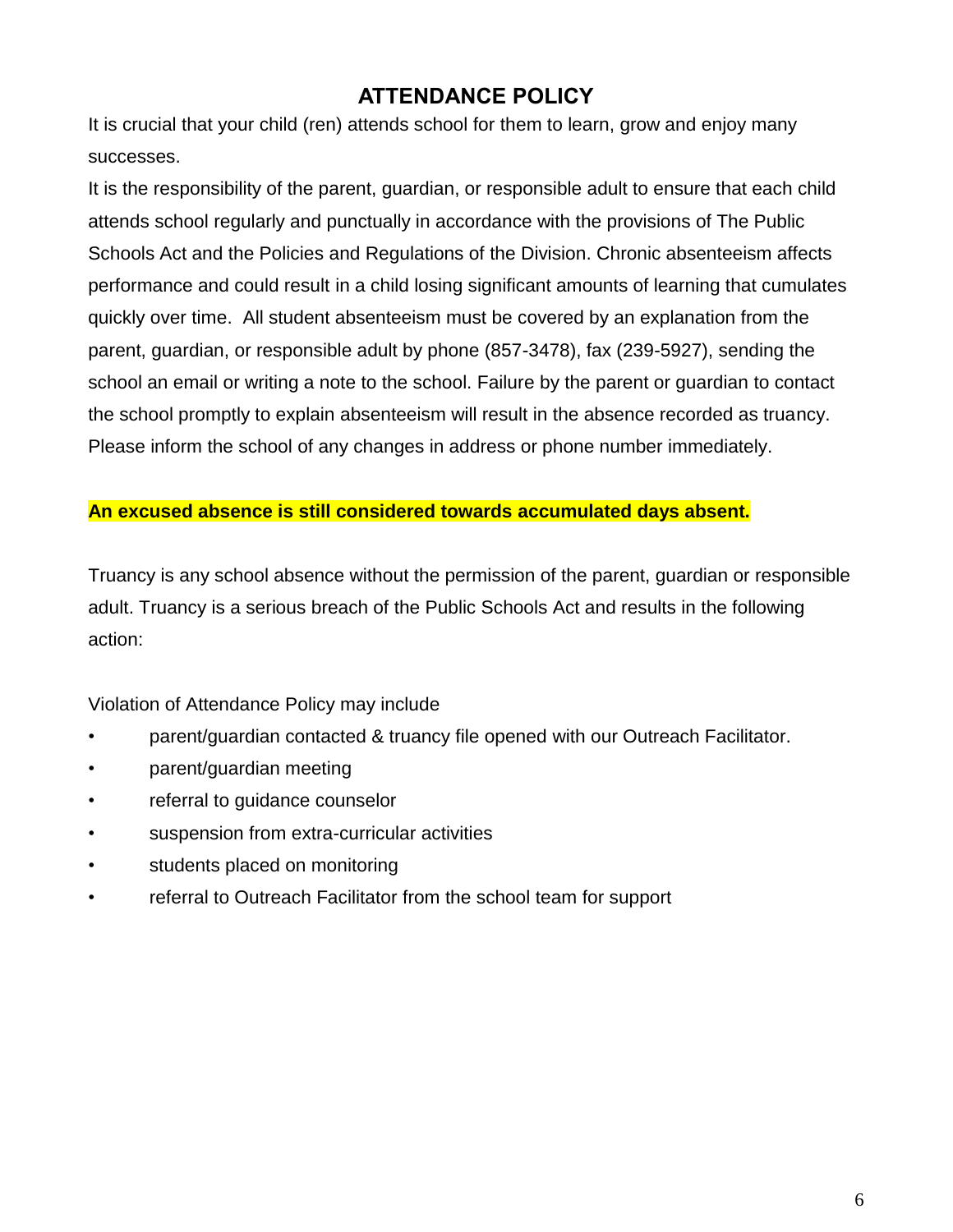# **CREATING A SAFE AND CARING SCHOOL AND COMMUNITY**

<span id="page-7-0"></span>At La Verendrye School

- We speak respectfully
- We act respectfully
- We respect property
- We do our best

Four principles guide all of our actions and interactions. They provide a foundation for relationship building. The guiding principles are:

- Everyone is unique and has a contribution to make.
- Everyone has strengths which must be nurtured and supported.
- Everyone has the right to be respected and the responsibility to respect others.
- Service to others performed with caring and love makes a difference.

 As a staff we are focused on increasing protective factors so that children can grow and develop into caring and contributing citizens in their communities. These protective factors are:

- School success
- Increased academic achievement
- A sense of self
- Safe, secure, and nurturing environment
- A healthful lifestyle
- Positive Family and school relationships
- Respectful and caring relationships
- <span id="page-7-1"></span>• Connection to caring adults

# **LEARNING**

- Learning happens the most when students are actively involved, enjoy and "own" what they are learning.
- Learning does not start and end at school it is a lifelong journey.
- Learning needs to be safe (physical, social and emotional).
- Learning is a community effort involving school, family and community.
- All children learn in different ways there is not one "right" to learn something there are many.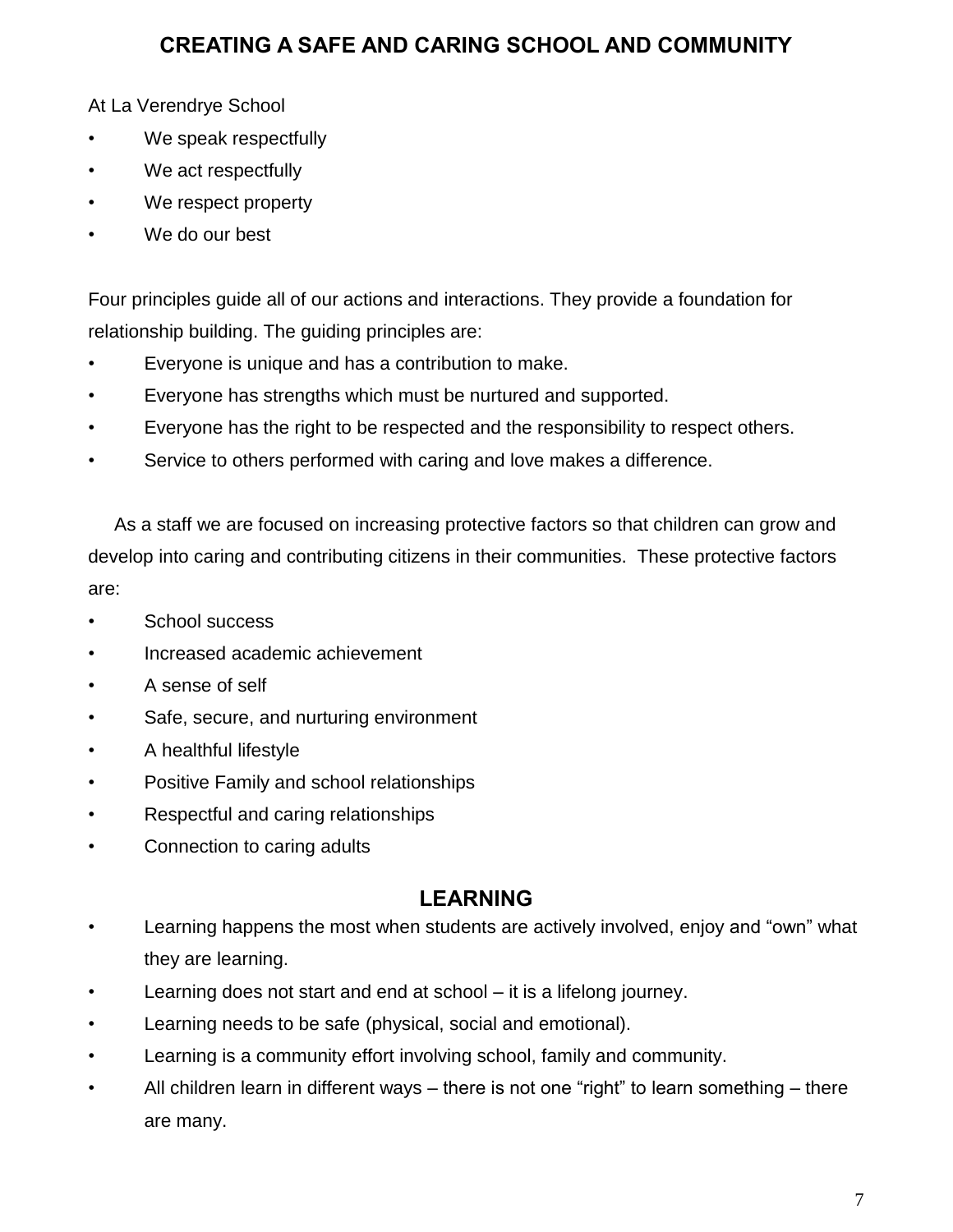# **TEACHING**

- <span id="page-8-0"></span>• Teaching should be at the students' level and includes differentiating and adaptations as needed.
- Teaching should be a shared process.
- Teaching starts and nurtures learning.
- Teaching needs to be safe (physical, social and emotional).
- Teaching involves skill, flexibility and passion.

# **STUDENT EXPECTATIONS:**

<span id="page-8-1"></span>Students are expected to be:

- Be courteous and fair at all times.
- Be responsible for their learning, behavior and personal belongings.
- Complete their school work every day to the best of their ability.
- Take pride in their achievements and their school.
- Take an active part in their school.
- Be kind, and respectful.

# **PARENT EXPECTATIONS:**

<span id="page-8-2"></span>Parents are expected to be *partners with the school* and the division in achieving a high quality education for their children in a safe and secure environment by:

- Being aware of the school and division's policies concerning standards of behavior, attendance and procedures for dealing with inappropriate behavior.
- Communicating with the school staff the scholastic achievement and personal deportment of their children/wards at scheduled student-led conferences and on other occasions.
- Being supportive of good learning through a home environment that encourages good study habits, completion of homework and enthusiasm for learning.
- Encouraging students to be respectful of other students, staff and school property.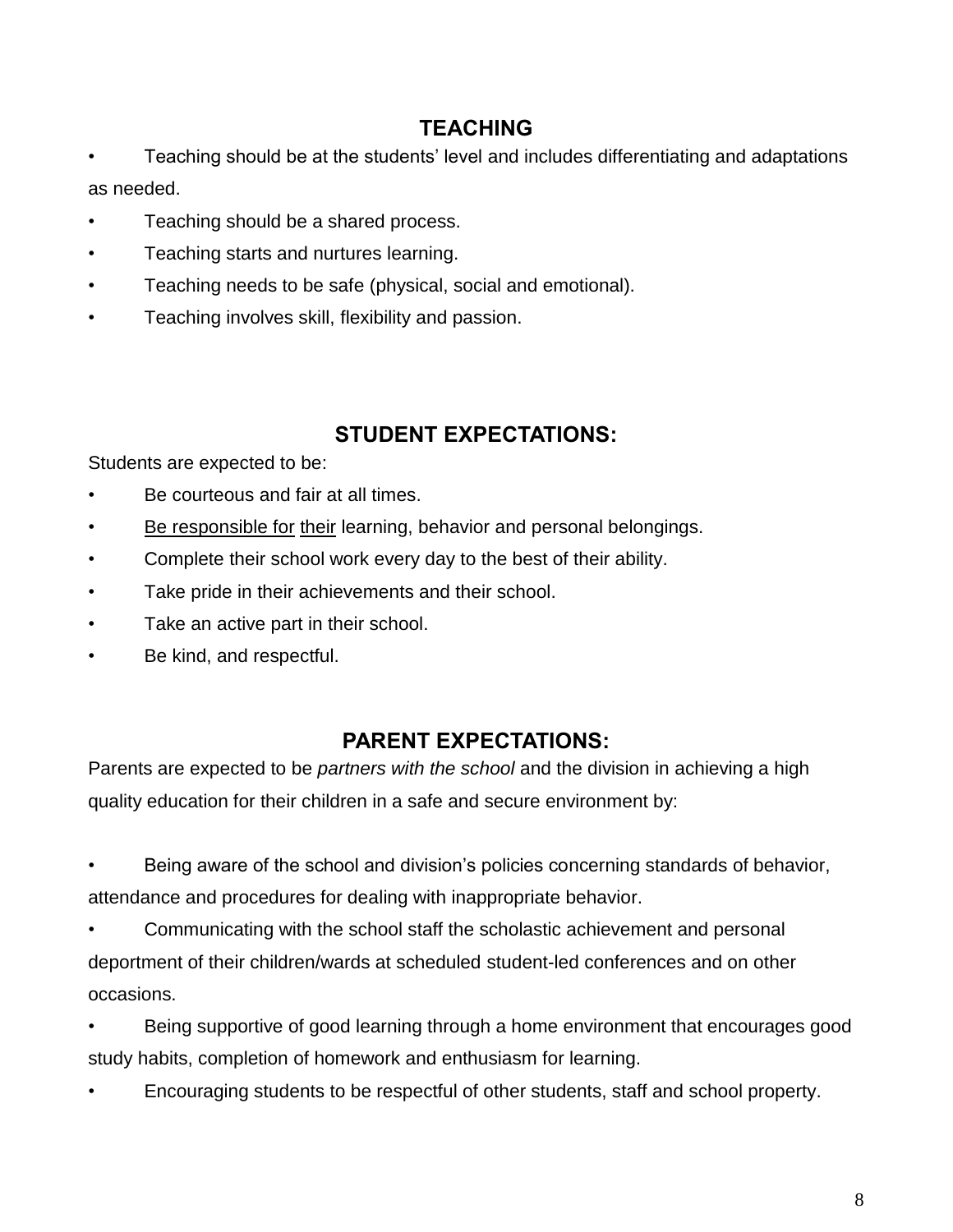# **STAFF EXPECTATIONS:**

<span id="page-9-0"></span>Staff is expected to carry out their responsibilities by:

• Setting and modeling good examples of behavior, demonstrating respect for authority and due process and being respectful of parents, colleagues and students.

- Always learning and expanding their knowledge, skills and techniques necessary to be effective with a wide range of student achievement and behavior needs.
- Establishing and maintaining a pleasant, safe, orderly and respectful learning environment throughout the school.
- Communicating information about student progress and achievement to students and parents.
- <span id="page-9-1"></span>• Communicating and sharing information with staff and administration.

# **SCHOOL DAY SCHEDULE**

| 8:40          | First Bell - Students enter school                                            |
|---------------|-------------------------------------------------------------------------------|
| 8:55          | O' Canada and announcements                                                   |
| 8:55-9:30     | First period                                                                  |
| 9:30-10:05    | Second period                                                                 |
| 10:05-10:40   | Third period                                                                  |
| 10:40-10:55   | K-6 outside recess 8 break (remain with period 3 teacher) *staggered          |
|               | <b>recesses</b>                                                               |
| 10:55-11:30   | Fourth period                                                                 |
| 11:30-12:05   | Fifth period                                                                  |
| 12:05-1:00    | Lunch and lunch recess*staggered lunch and lunch recess                       |
| $1:00-1:34$   | Sixth period                                                                  |
| $1:34-2:07$   | Seventh period                                                                |
| $2:07 - 2:22$ | K-8 outside recess (remain with period 6 teacher) * <b>staggered recesses</b> |
| $2:22 - 2:56$ | Eighth period                                                                 |
| 2:56-3:30     | <b>Ninth Period</b>                                                           |
| 3:30          | <b>Dismissal</b>                                                              |
|               |                                                                               |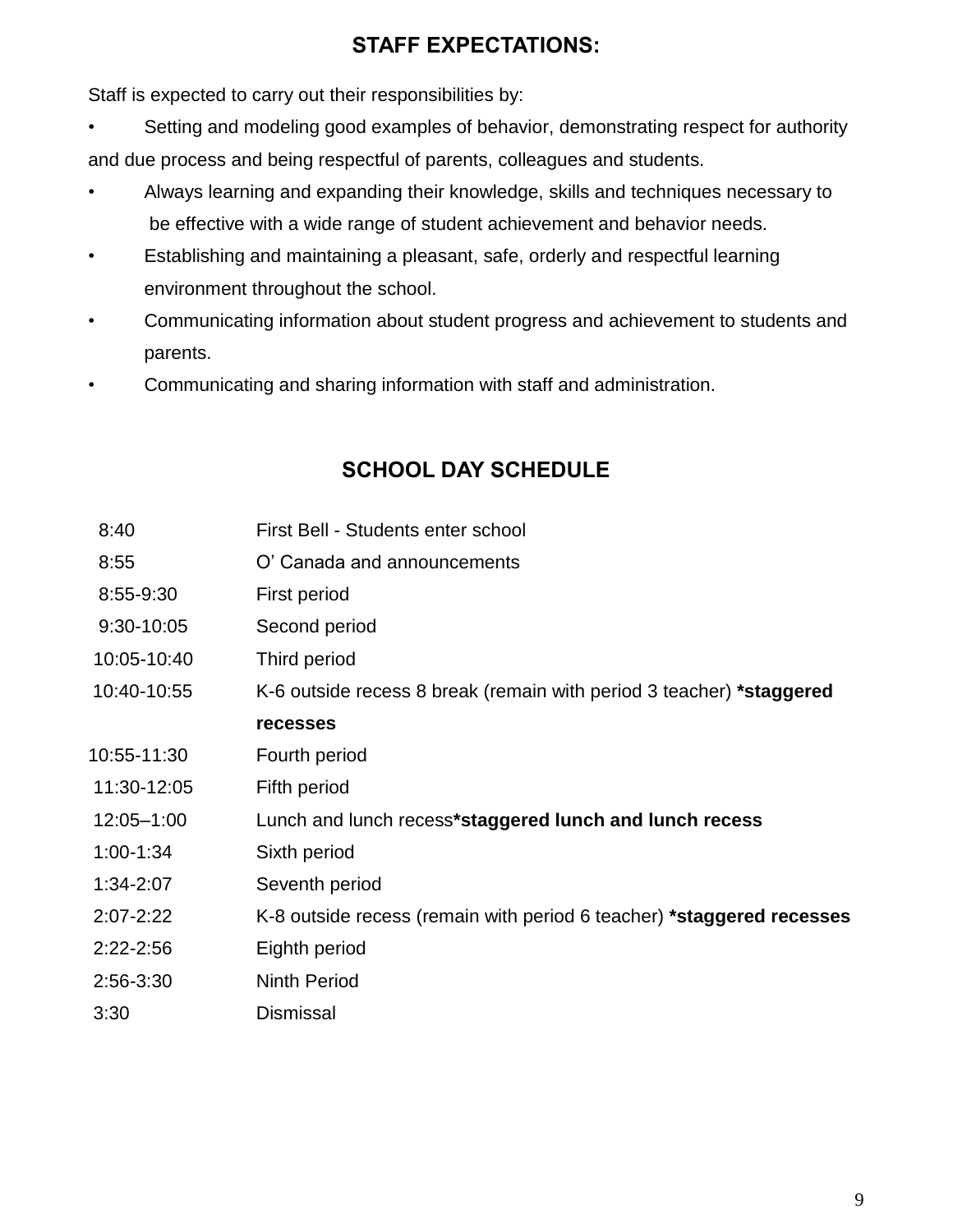# **ARRIVAL AND DISMISSAL**

# <span id="page-10-0"></span>**Students are expected to enter and leave the school from their assigned cohort doors in a quiet and respectful manner.**

Lates – Classroom attendance is entered by the classroom teacher at the start of the school day, AM and PM. If the student is not there the student will be marked truant (unless it is an excused absence). All late students must report to their classrooms right away upon entering the school and inform their teacher to be marked present. **Students are to enter at their cohort door – students are not to enter at the front main door of the school. Homes maybe called if the student did not sign in and the office is not aware they are in school.** Students are considered late for school is they arrive after 9:00 and 1:00.

**Parents and visitors must make an appointment with the school in advance to enter the school. Visitors will sign in and out of the school. All visitors are asked to wear a mask at this time.** 

# **RECESSES**

<span id="page-10-1"></span>We have three recess breaks throughout the day: 10:33-11:03, 12:50-1:00 and 2:00-2:30. Each recess is 15 minutes except for the lunch recess which is 25 minutes. We have staggered recess breaks at LVS. All K-8 students are expected to go outside for all three recesses so families are reminded to ensure warm winter clothing is provided over the winter months. It is school division policy that if the temperature or wind chill is -27 degrees Celsius or colder that the students remain indoors for recess breaks.

## **PARENT INVOLVEMENT AND PARENT COUNCIL**

As a school we encourage parents and families to be involved in the education of their children.

There are many areas in our school where one can volunteer, such as: assisting with supervision, reading with and to our students, field trips, helping in the classroom or office etc. If you are available to help please call the school and get on our volunteer list. Looking for another way to get involved? Come out to your child's events at school such as sporting events, concerts, assemblies etc. It means so much to your child to have you come out and cheer them on!!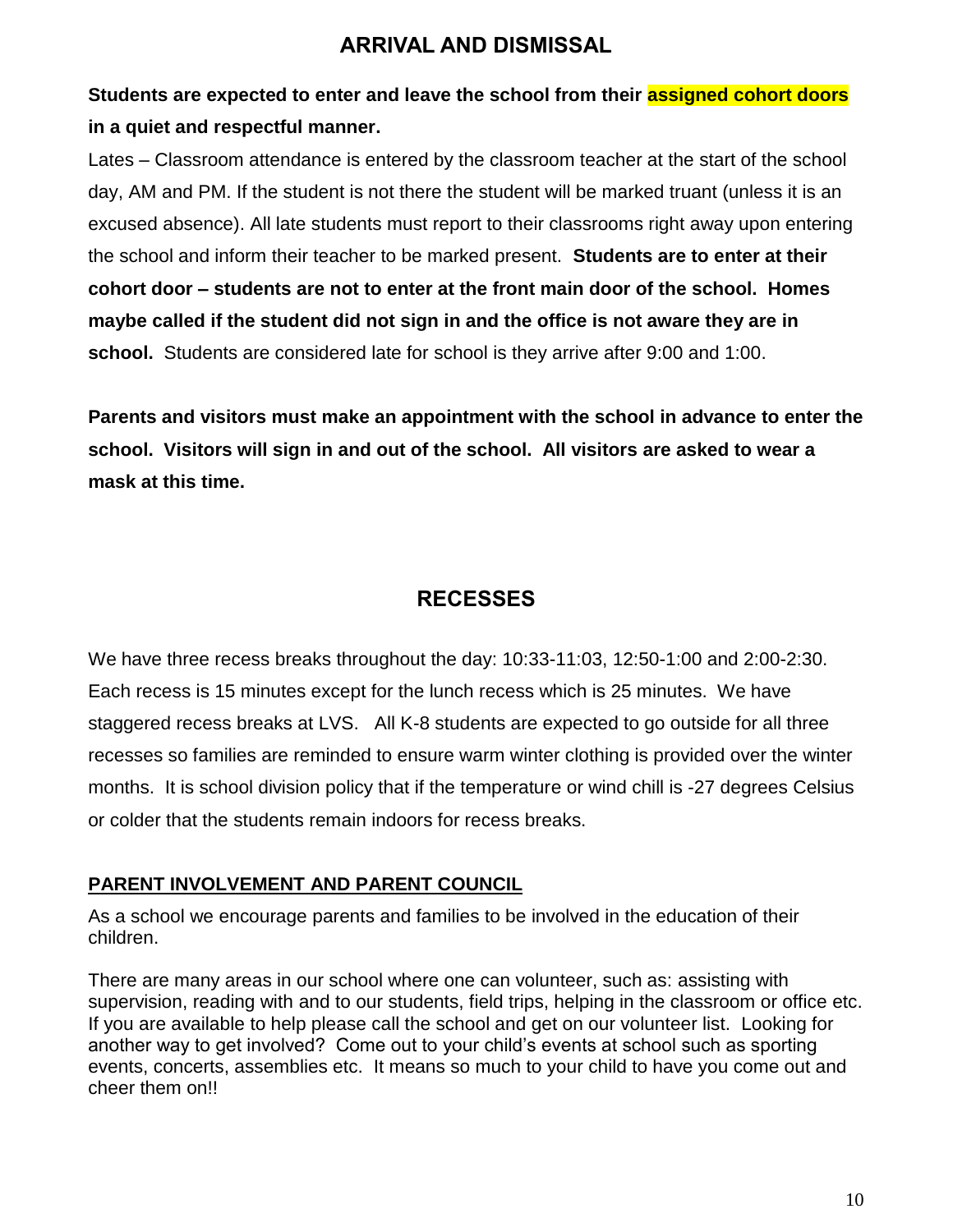*Parents wishing to volunteer at the school or in a classroom at the school are required to have a Child Abuse Registry submitted*. To volunteer, please see the office staff for a Child Abuse Registry form.

We also have a *volunteer Parent Council committee* that meets once a month with school personnel (usually the last Monday of every month at 7:00pm in the library). We want you to be part of our school! It is a great way to meet new people, contribute to making LVS an even better place and to have fun!

# **BREAKFAST AND SNACK PROGRAM**

<span id="page-11-0"></span>Students who require breakfast will be provided dry, individually wrapped breakfast packets

## **CANTEEN**

La Verendrye's canteen facility is run independently from the school by Visions of Independence. The menu varies from day to day. *Lunch and grade 7&8 morning snack special orders must be made through your child's home room teacher during morning exercises.* Canteen menus can be found in our monthly newsletter and on our website.

# **NOON LUNCHES (Board Policy File JGHB)**

<span id="page-11-1"></span>Students residing within reasonable walking distance of their school are expected to return home for the noon break. Students are allowed to remain at school during the noon break if:

- the weather is unfavourable;
- the student is involved in school activities;
- additional tutoring is being provided;
- other extenuating circumstances warrant.

**School staff shall have the authority to remove students who abuse lunch hour rules/privileges.**

**Your child will have a lunch room permission form sent home with them.**

**We will be using a staggered lunch and lunch recess times during the pandemic. Please refer to the LVS Pandemic Response Plan for details.**

**Students are to bring lunches that do not require heating up. Microwaves will not be available and students will not be allowed to leave their cohort area during lunch. Students who go home for lunch are to return to school at 12:55, no earlier please during the pandemic.**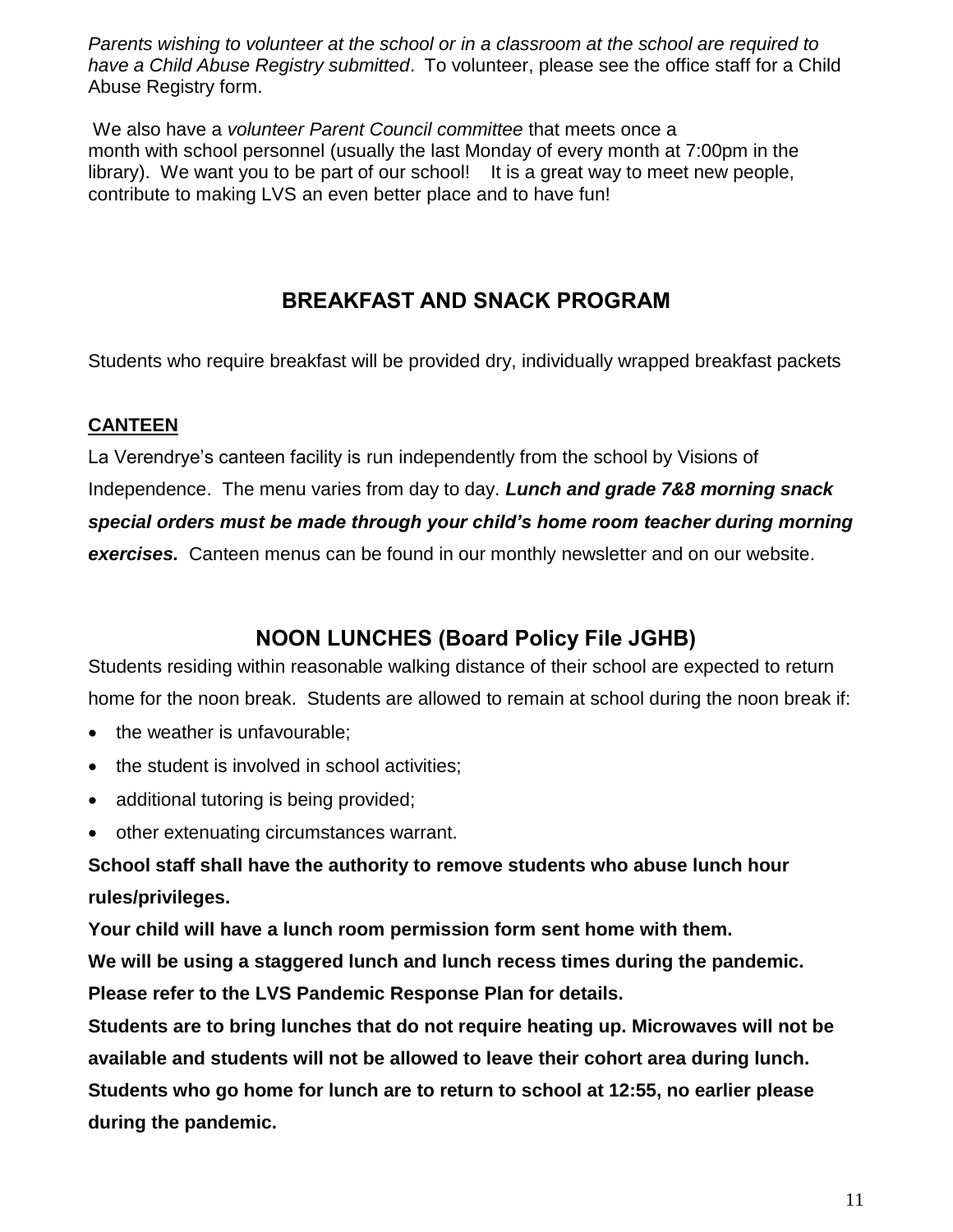## **STUDENT FEES**

<span id="page-12-0"></span>\$25 per student; \$40 band/art fee (grade 7&8 band students); \$30 Applied Arts fees (grade 7&8 Textiles, Graphic design, Metal Works and Foods).

## **STUDENT BELONGINGS**

<span id="page-12-1"></span>**Please mark all personal items with your name.** Things that are lost and found are usually brought to the office and with your name on it we can return it to you. Lost and found items will be turned over to the Salvation Army, MCC or will become school property to lend to other students. We will not hold items in the lost and found for more than one week. Please feel free to come in and check whenever anything is missing. Our lost and found is located across from the music room.

# **SCHOOL PICTURES**

<span id="page-12-2"></span>School pictures are taken annually. All students have class and individual pictures taken. However, you are under no obligation to purchase them. We expect Lifetouch will be taking pictures in October and the retake date in November. *These dates are subject to change*. There are also spring time pictures that are offered. Families are under no obligation to purchase them.

# **SCHOOL GUIDANCE COUNSELORS**

<span id="page-12-3"></span>La Verendrye's counselling team is Ms. Sheryl Ross and Ms. Kirstin Blight. All students are encouraged to use the services offered by the counselors. Please feel free to contact the counsellors for assistance. From time to time students may be referred to the counsellors by teachers, parents or the administration. However, students should feel free to approach our counsellors for assistance at any time.

## **NEWSLETTERS**

<span id="page-12-4"></span>Newsletters are sent home during the first week of every month. News flashes and special editions can be sent home at any time. Look for your LVS newsletter each month. Newsletters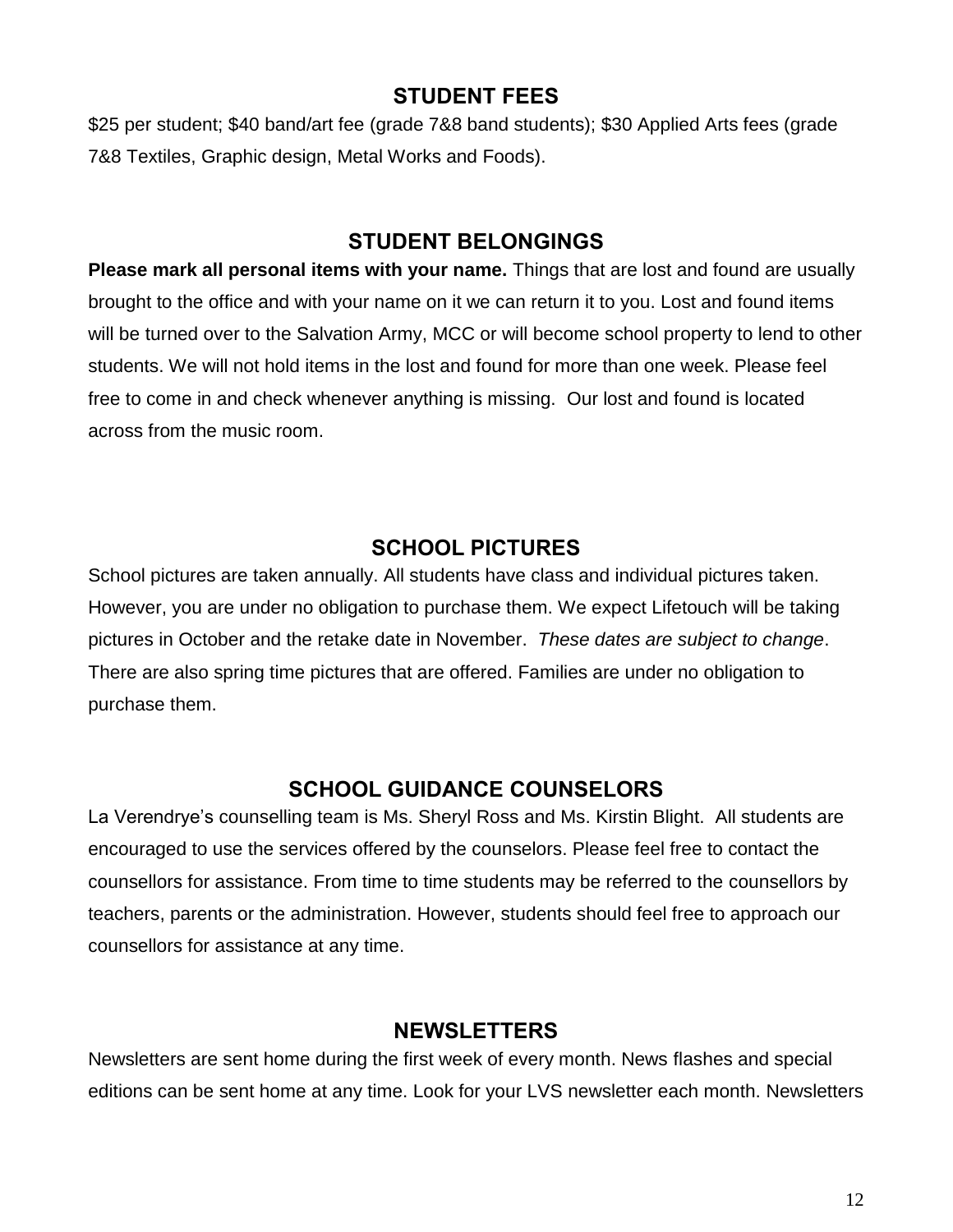<span id="page-13-0"></span>can be accessed through email, our website, [www.plpsd.mb.ca/lvs](http://www.plpsd.mb.ca/lvs) and/or by paper copy upon request. They will also be published on our school Facebook and Twitter feeds.

# **RIGHTS AND PRIVILEGES**

Throughout the year there are many occasions when the school provides and/or supports extra meaningful experiences and functions for the students. These include dances, sockhops, sports events, movies, gym activities, field trips, etc. The staff looks upon these occasions as something that the students have earned because of their cooperation, behavior and hard work. Because it is a privilege to participate in these functions, undeserving students may be excluded or the event may be canceled, depending on the circumstances. In the middle years, suspended students will not attend the next dance or event scheduled.

**Rights come with responsibilities. A student has the right to attend school functions responsibly. This means he/she must abide by the rules.**

#### **Definition of Terms:**

**Offense**: any inappropriate behavior that does not follow the guidelines of the classroom or school community.

**Consequence**: a fair and logical action that addresses the inappropriate behavior. **Caring behavior**: an assigned project that provides an opportunity to demonstrate acceptable, caring behavior.

## **MINOR OFFENSES**

<span id="page-13-1"></span>It is the responsibility of the adult in charge (teacher, administrator, teaching assistant, volunteer, etc.) to intervene and assign consequences that may be warranted from the list of consequences for minor infractions. If it is not the homeroom teacher who initially intervenes, the behavior form and subsequent consequence will be communicated to the homeroom teacher through a respect violation. The individual involved will then select a caring behavior that will accompany the consequence. Parents will be notified. Some examples of minor offenses are:

- Name-calling, put-down's, teasing, etc.
- Ignoring the bell
- Going in the "Out of Bounds" zones without permission during school time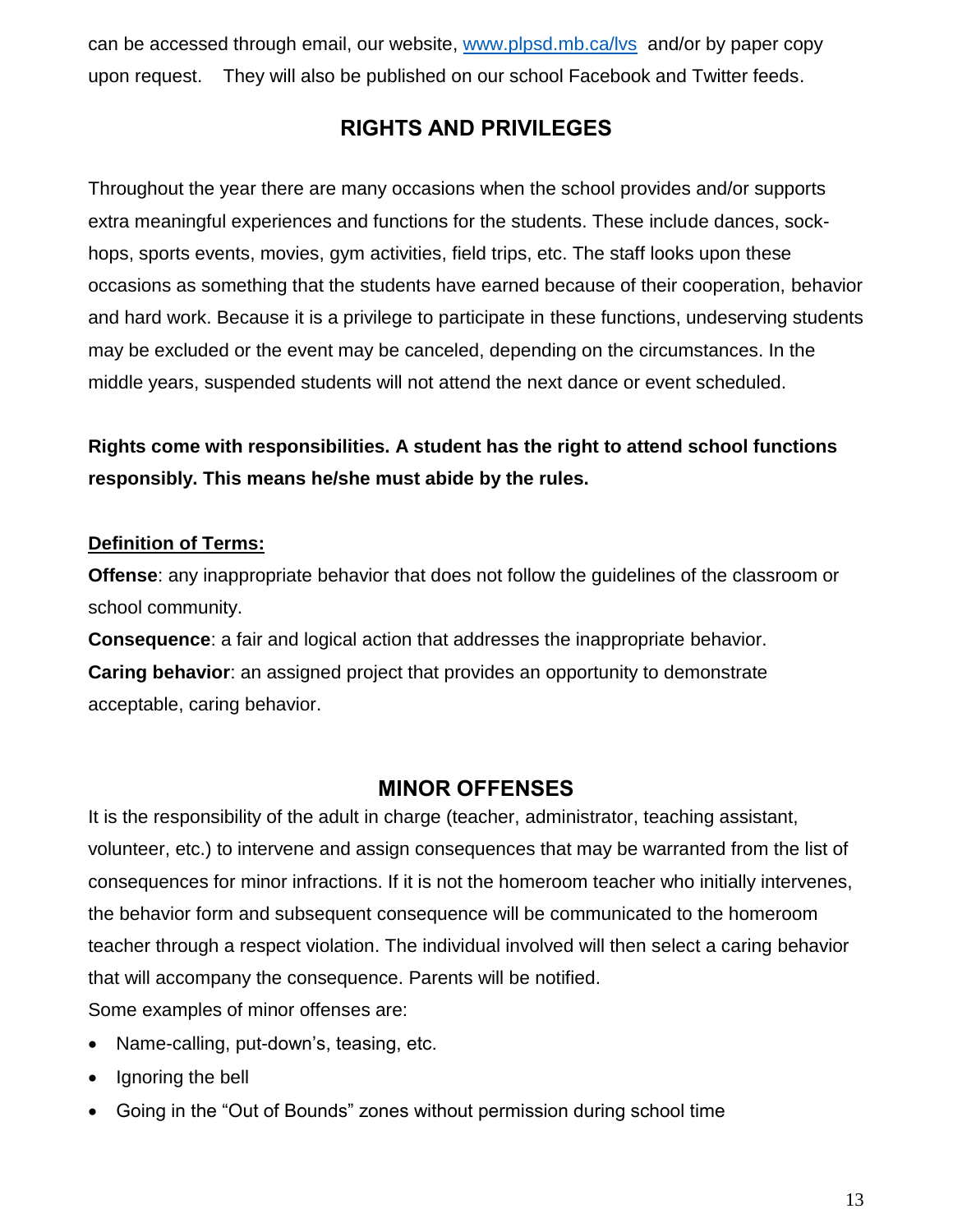- Using playground areas/equipment on the wrong day
- Neglecting to show appropriate hallway, assembly behavior
- Forgetting to use good manners
- Disrespectful behavior not following classroom/school rules/disrespect to students and staff
- Hands on behavior
- Bringing personal items to school without permission
- Littering on school property.

## **CONSEQUENCES MAY INCLUDE**

- 1. Verbal reminder/conversation
- 2. Time-out
- 3. Place student in a "no-play" zone outside to observe appropriate behaviors (shadowing)
- 4. Community service specific to the infraction
- 5. Recess, noon hour or after-school detention
- 6. Confiscation of property for a day
- 7. Child phones home
- 8. Parent(s) notified by teacher and/or administration

## **CARING BEHAVIOURS**

- 1. Restitution: apology, replacing, fixing, teaching opportunity (student prepares a lesson for a younger grade), Community service, etc.
- 2. Written reflection about the incident/ apologies etc.
- 3. Project work
- 4. Others

# **MAJOR OFFENSES**

<span id="page-14-0"></span>Major offenses are behaviors that are disruptive, disrespectful and potentially harmful. These behaviors will result in students being placed on the progressive discipline cycle with logical steps. Examples are:

- 
- Fighting **Compromising the safety of others** and self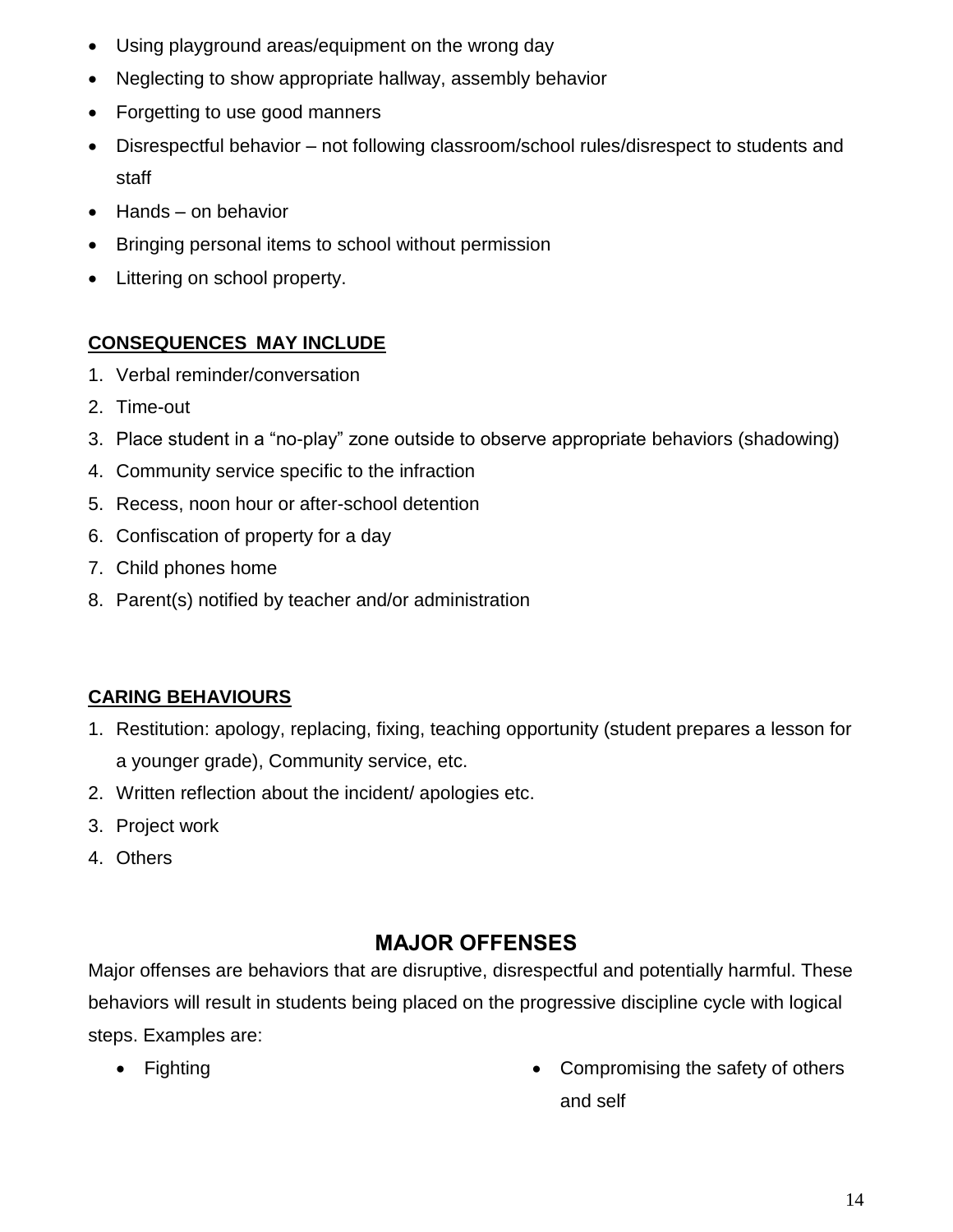- Sexual harassment
- Bullying
- Vandalism
- Possession/use of illicit substances
- Theft/extortion

## • Disrespectful behavior

- Swearing
- **Threats**

## **CONSEQUENCES MAY INCLUDE:**

- 1. Service project/caring behavior practice
- 2. Parents informed each time via phone call or letter
- 3. Detentions after school (working on letter, picture, or assignment related to the incident)
- 4. Losing privileges
- 5. Meeting with student, parent, teacher, principal
- 6. In-school suspension
- 7. Out-of-school suspension
- 8. Child phones home
- 9. Documentation on cum file and computer file
- 10.Police involvement if required
- 11.Family group counselling

**When the administration is involved, the following steps may be used:**

**Step #1** *Student Action Plan (Think and Plan Sheet) - Students referred to the office will develop a corrective plan to resolve their problem. This plan will have an outline of the unacceptable behavior, the plan to correct it and the consequence, if the plan is not followed. Parent/guardian contacted.*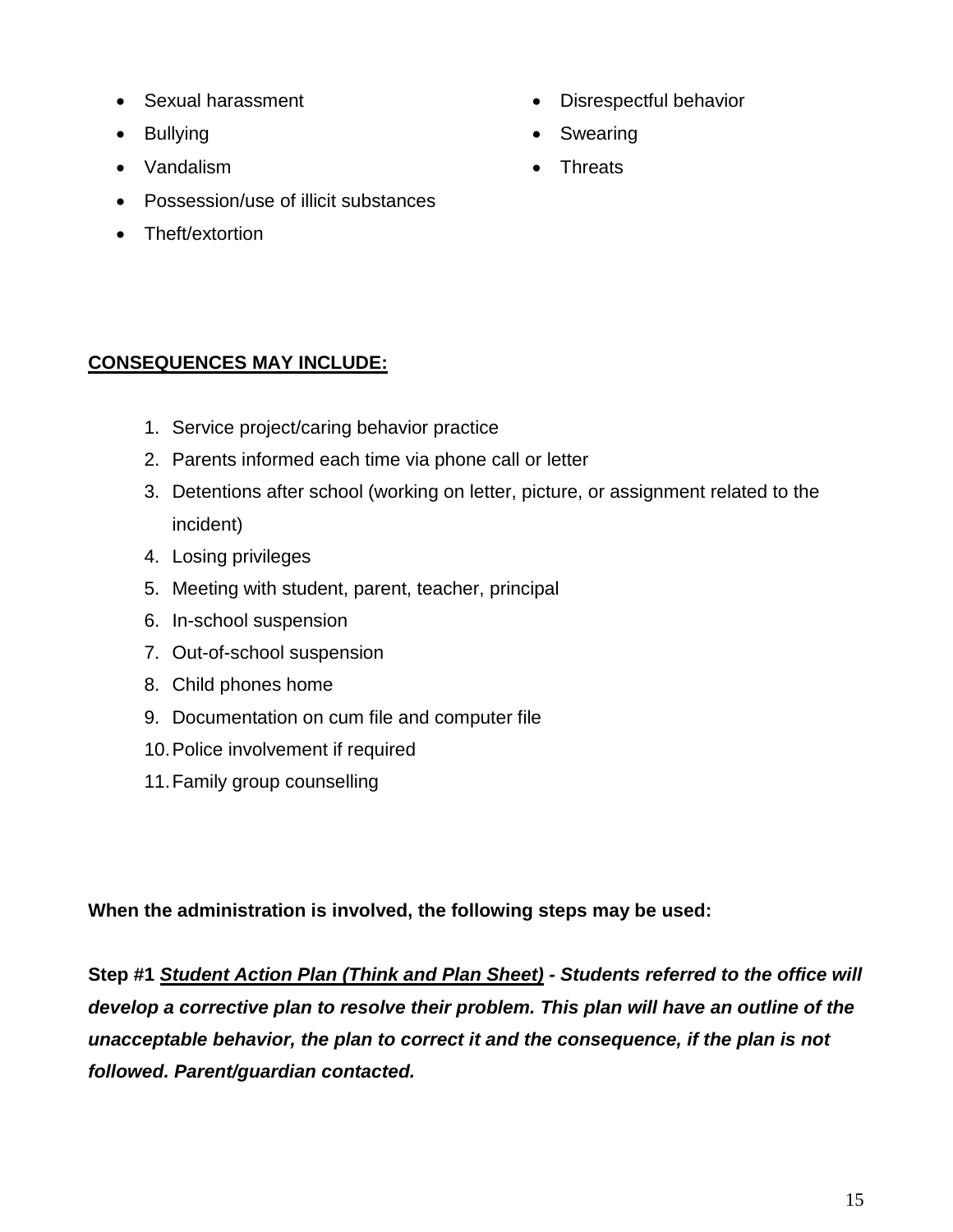**Step #2** *In-School or Out-of-School Suspension - If students continue to demonstrate an unwillingness to comply with step #1, they may be suspended from 1 to 5 days.* 

**Step #3** *Behavior Intervention Plan - A behavior management plan will be developed by students and their parents/guardians and may include input from the school, student services, the Superintendent's Dept. or outside agencies.* 

**Step #4** *Permanent Removal - This is the last resort when all reasonable efforts are exhausted and the students continue to remain a high risk to the learning and/or safety of others. The Superintendent's Dept. and/or the Board may decide to issue a school-leaving certificate or to expel the students.* 

# **DAMAGE TO SCHOOL PROPERTY**

<span id="page-16-0"></span>Students will not be permitted to write or practice writing names, symbols or any other graffiti on their books, papers, clothes, bodies, walls or any other place associated with the school. Students doing so will be placed on the progressive discipline plan. **They have to compensate the school or perform some form of restitution to make amends.**

# **BULLYING IS:**

- <span id="page-16-1"></span>When a person is the target, over time, of repeated negative actions
- When one person has more power, so the person being victimized feels that he/she can't defend him/herself
- When a person, who is a target, may feel embarrassed, hurt, scared, and/or angry

Bullying will not be tolerated. Unacceptable behaviors include all aspects of bullying:

- **Physical aggression**: pushing, grabbing, hitting, pinching, spitting, tripping, etc.
- **Social alienation**: gossiping, embarrassing others, ethnic slurs, excluding from a group, etc.
- **Verbal aggression**: mocking put downs, swearing at others, etc.
- **Intimidation**: threatening others to do something, threatening with a weapon, playing a dirty trick, etc.
- **Sexual harassment**: remarks, gestures or actions of a sexual nature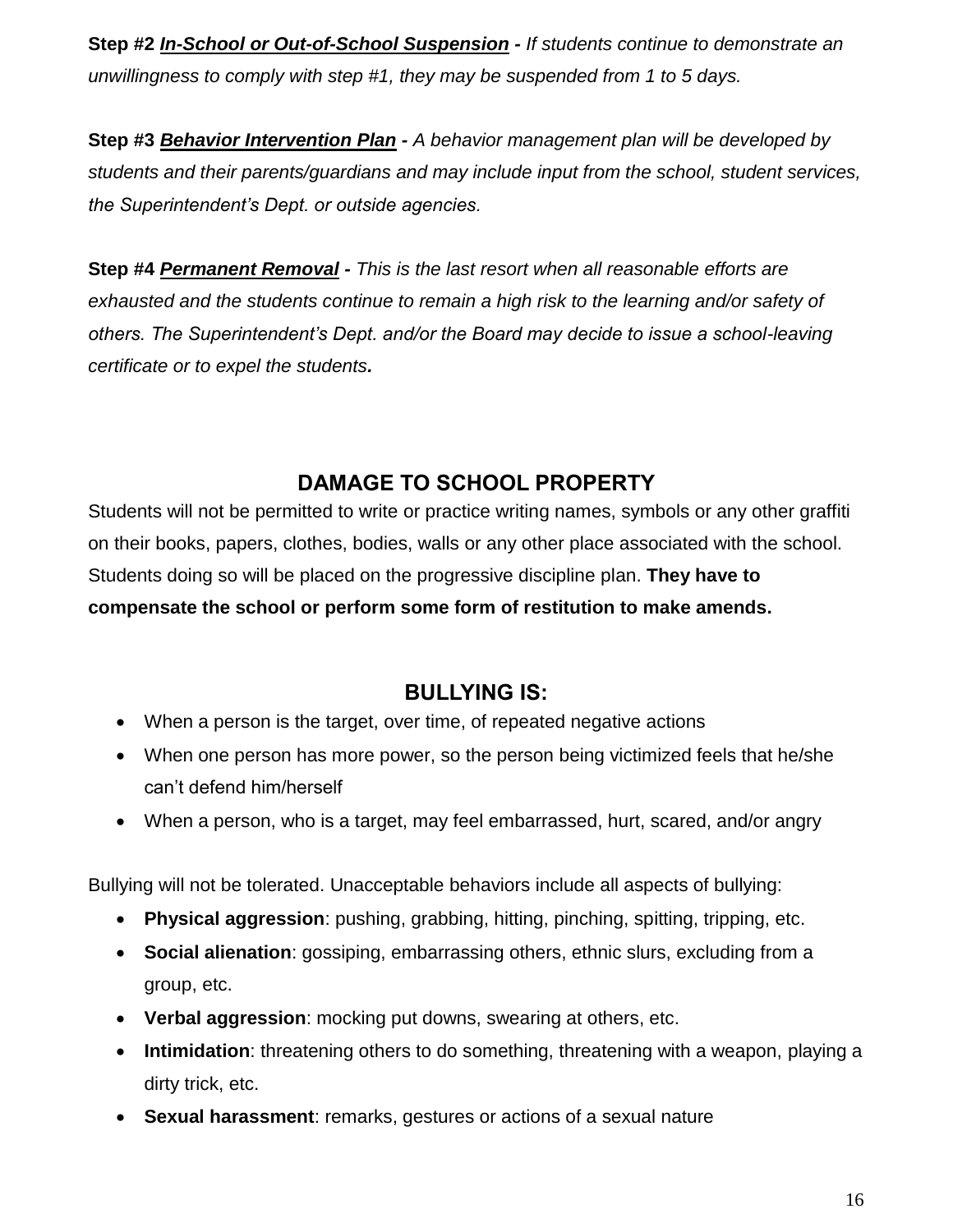Our goal is to make the school environment safe for children both physically and psychologically. To stop the behaviour, there will be no-bullying rules enforced by staff members. The students will help others by speaking out and getting adult help (called activating the caring majority). The students will use extra effort to include everyone.

To make this happen there will be a teaching component that will involve everyone in the school. One class will be set aside each week to teach the students about bully proofing, empathy training, anger management, friendship skills and assertiveness/refusal skills. Individual and small group sessions will be held to provide support for victims of bullying. Positive/appropriate behavior will be recognized and celebrated. Each incident will be treated on its own merit.

## **HANDS OFF POLICY**

<span id="page-17-0"></span>LVS is a "hands off" school. "Hands off" at LVS refers to any action that is *harmful, meant to be harmful, or could be harmful.* This means the students are expected to play and interact without *aggressive* physical contact. This includes: hitting, grabbing, pushing, kicking etc. Students can still play tag, high five, put an arm around a friend etc. These are positive and friendly ways of interacting. Chronic offenders may lose recess for an extended period or some other consequence in order to ensure the safety of all students.

## **POLICY ON SMOKING AND VAPING**

<span id="page-17-2"></span><span id="page-17-1"></span>Smoking/vaping is not allowed on school property or on the way to or from school.

# **POLICY ON DRUGS AND ALCOHOL**

All forms of alcoholic beverages, controlled substances and unauthorized drugs are prohibited in school buildings and on school property.

Students are not permitted to sell or represent they are selling, dispense or represent they are dispensing, possess, use, abuse or be under the influence of alcohol or controlled substance on school property or at school sponsored events off campus.

Parents of a student involved in alcohol and drug abuse shall be contacted immediately by the School Principal. The school authorities may contact the police.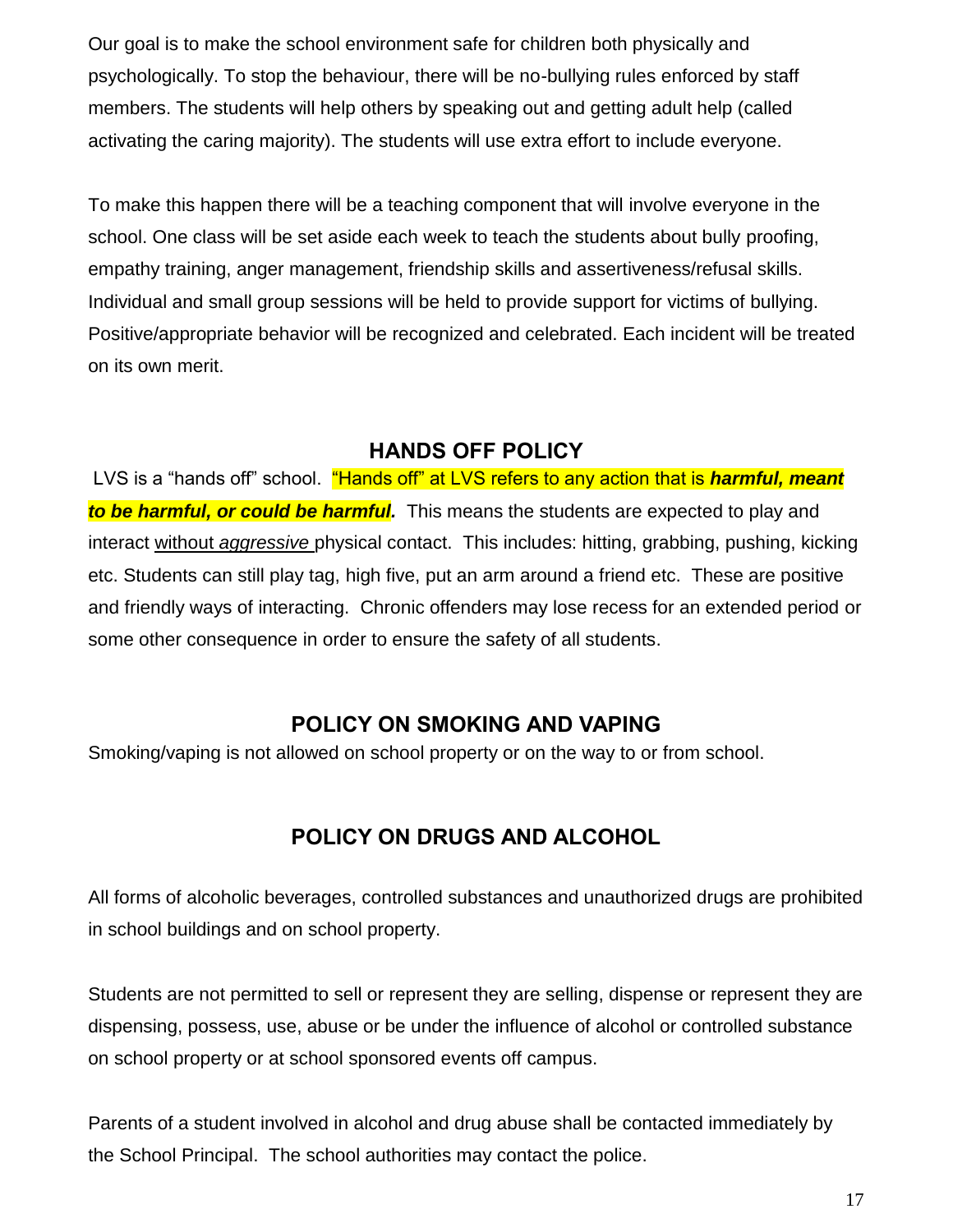Any student in violation of this policy may be suspended or expelled from school and/or referred to outside agency for counseling assistance.

## **CLOTHING AND PERSONAL ITEMS**

<span id="page-18-0"></span>Students are asked to wear clothing that is neat, clean, appropriate and respectful to themselves and to others. Clothing that advertises alcohol/illegal substances, puts people down, is offensive or has inappropriate images or language are not allowed at La Verendrye School or at functions sponsored by the school. Hats, bandanas or other head gear are not to be worn in the school.

Matters related to this policy will be dealt with by the administrators at school.

# **RULES ON PERSONAL DEVICES**

<span id="page-18-1"></span>Personal devices are not allowed from K-5.

Many of our students in grades 6-8 come to school with electronic devices such as IPods, MP3 players, cell phones, IPads and other electronic devices. All of these devices are not allowed in the classroom or hallways *unless given special permission by the class room teacher for educational purposes only*. Students are asked to leave these items locked in their lockers if they are brought to school. Privileges with these items are only allowed for gr. under adult supervision.

# **The school is not liable for any lost, stolen or damaged student electronic equipment brought to school.**

Consequences for using electronic devices without teacher permission are as follows within a reasonable time frame:

**1 st occurrence**: reminder from staff about our school rules regarding personal technology. **2 nd occurrence**: device may be confiscated and held by the teacher until later in the class or day.

**3 rd and subsequent occurrences**: device will be confiscated and held in the office. The parent/guardian must come to the school to pick up the device. Other interventions may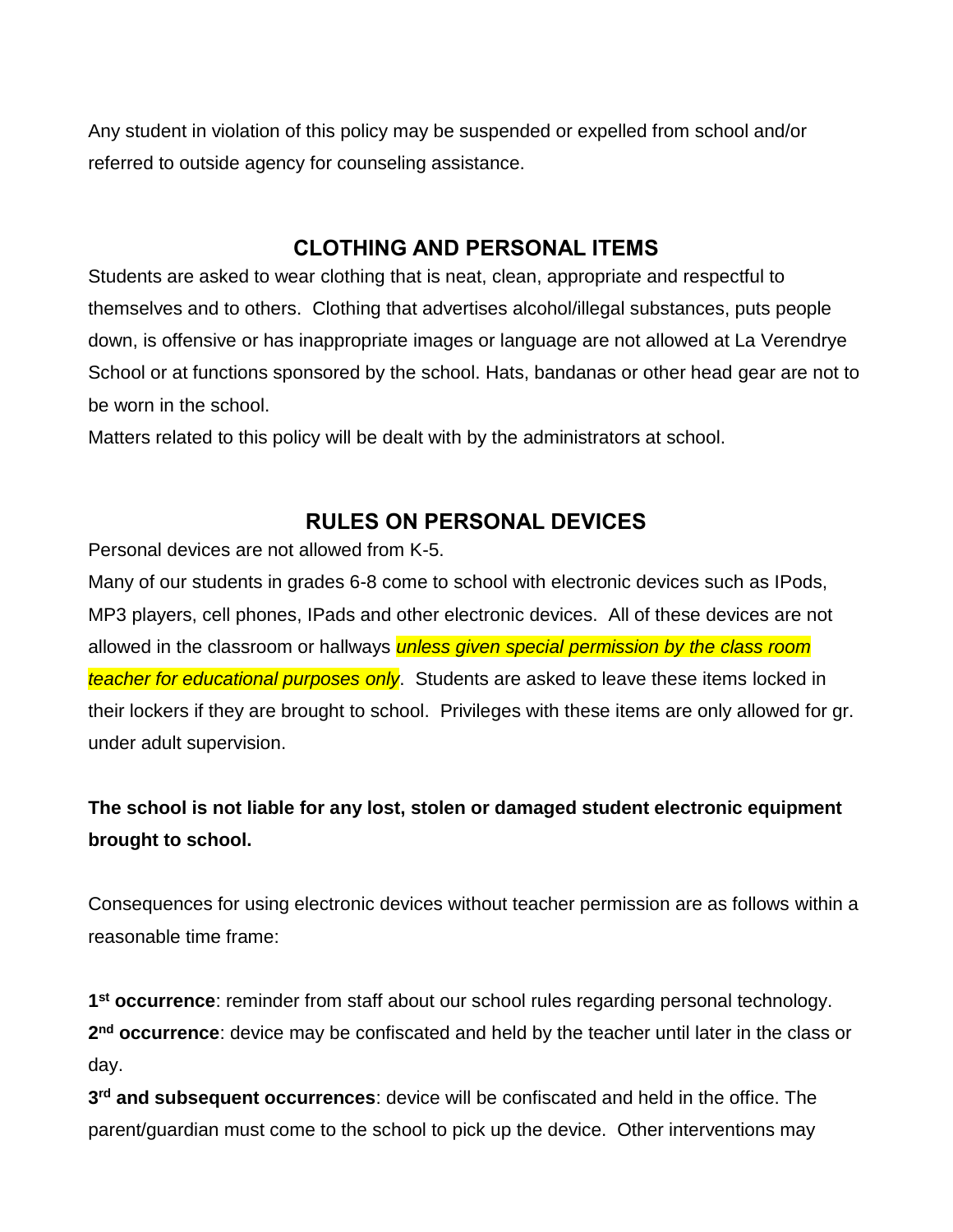occur such as a meeting with administration, parent/guardian and student to review the school expectations on electronic devices. For further repeated occurrences, an in-school suspension may be given for defiance.

# **RULES ON BIKES, SKATEBOARDS, ROLLERBLADES, SCOOTERS, RIP STICKS, HOVERBOARDS ETC.**

<span id="page-19-0"></span>**The school is not liable for any lost, stolen or damaged student equipment brought to school.**

Students must walk bikes when on the sidewalks, and tarmac beside or in front of the school. Bike racks are to be used and students should lock their bikes. Students not following the rules of biking will leave their bikes at home or may have their bike impounded until a parent/ guardian picks the bike up.

**Skateboards/rollerblades/rip sticks etc.** must be carried on school property and then placed in lockers. Students will be allowed to use skateboards on school property after 4:00 under the supervision of their parents. PM. **K-2 students** are not allowed to bring boards, blades or scooters to school due to lack of storage.

## **SCHOOL PATROLS**

<span id="page-19-1"></span>We hope to have our school patrol team in operation by the middle of September. Students from grade 6-8 will be encouraged to join to patrol team

# **ACCIDENTS, INJURY AND ILLNESS**

<span id="page-19-2"></span>Parents are notified at home or work if a child is injured or takes ill at school. No medication will be given to children at school unless parents have made some special arrangements.

# **Emergency contact must be available at all times and we ask that you make sure your emergency number is updated when it changes.**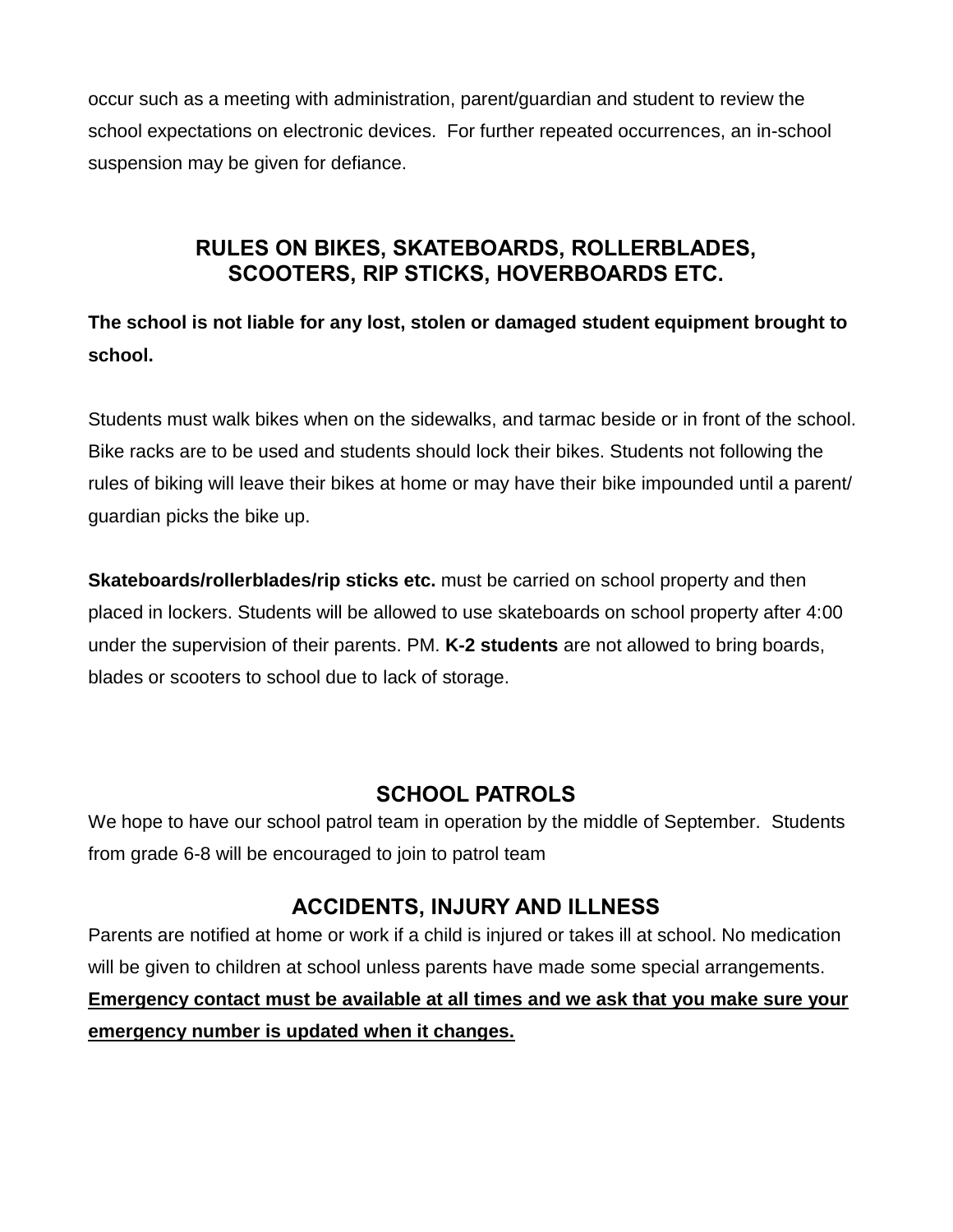## **HEAD LICE**

<span id="page-20-0"></span>If a case of head lice is detected in your child's classroom, you will receive a letter from the school asking you to check your child. If you detect head lice, you should follow the procedure indicated in the letter. If your child has head lice, the school will call and ask you to pick up your child from school immediately. It is important that before returning to school, you have your child treated so that they are lice and nit free.

# **LOCKERS**

<span id="page-20-1"></span>Lockers are provided for all Grades 1-8 students. Lockers are used to store hats, and outdoor clothing. Lockers are the property of the school and may be checked from time to time. **All lockers may have a combination lock** on them (younger grades not necessarily) though some students in older grades prefer not to have locks. Students may not change lockers without permission from the administration.

**Lockers may not be available during the pandemic.**

# **STUDENT ACCIDENT INSURANCE**

<span id="page-20-2"></span>**All students are insured by the school division under the Universal Student Accident Insurance Program. A description of the coverage will be sent home with each student.** 

Parents may also purchase a separate plan that ensures more comprehensive coverage. Reliable Life is the student accident plan endorsed by the Portage School Division. The school sends home the application form. You decide if and what insurance you want, fill out the proper information, make out a cheque to the Reliable Life Insurance Company and send the information and cheque directly to the company in the attached business envelope.

# **LIBRARY**

<span id="page-20-3"></span>The school library is an integral part of the curriculum supporting all subject areas. LVS students and staff have access to all libraries in the division as well as the Portage Educational Resource Centre. Thus, the library is a tremendous resource for learning. In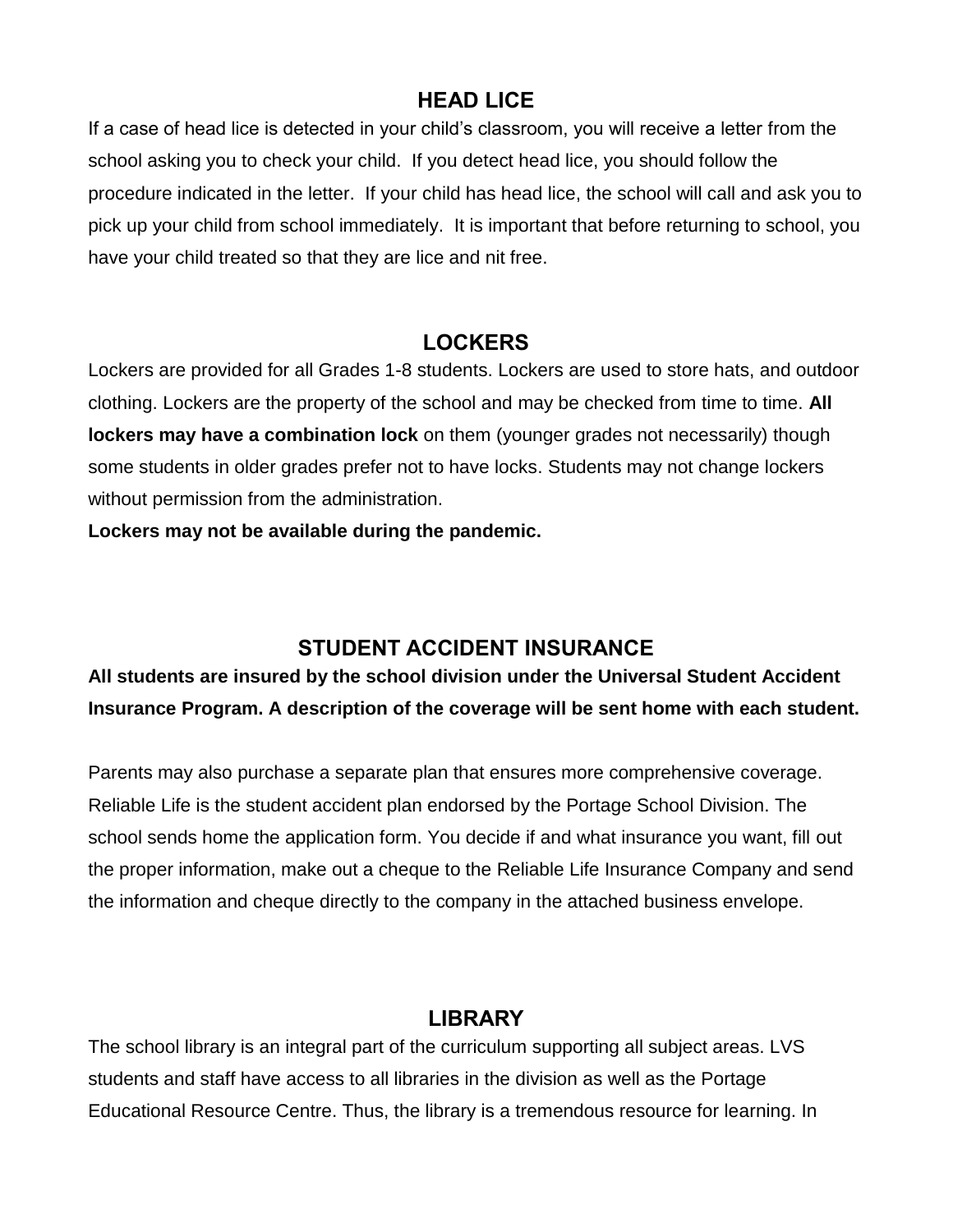addition, there is a small, but growing, French language section. Our library is also Internetconnected. With the continued assistance of our parents and teaching staff, we will bring the students and these resources together to improve and encourage reading and learning.

The following procedures have been put in place to assist in making the materials accessible to all and to protect the property of the library:

- Students are to return their books before the two week lending period is up to avoid loss of books.
- If students lose or ruin books, they will be required to pay fair value of the book. A letter will be sent home by the librarian advising of a loss and the cost.
- If, after paying for the book, it is found, the money will be refunded.
- Students borrow and return books through the established procedures to avoid errors and losses.

# **THE LVS RESOURCE FAMILY CENTRE**

<span id="page-21-0"></span>LVS is so proud to have a Family Centre where our community members can access information regarding community services, learn skills, get parenting assistance and participate in a variety of programs and activities. Our Outreach facilitator, Jane McCarthur, is the director of our Family Resource Centre and will be available daily to talk with, get information and supports from and to just say "hello".